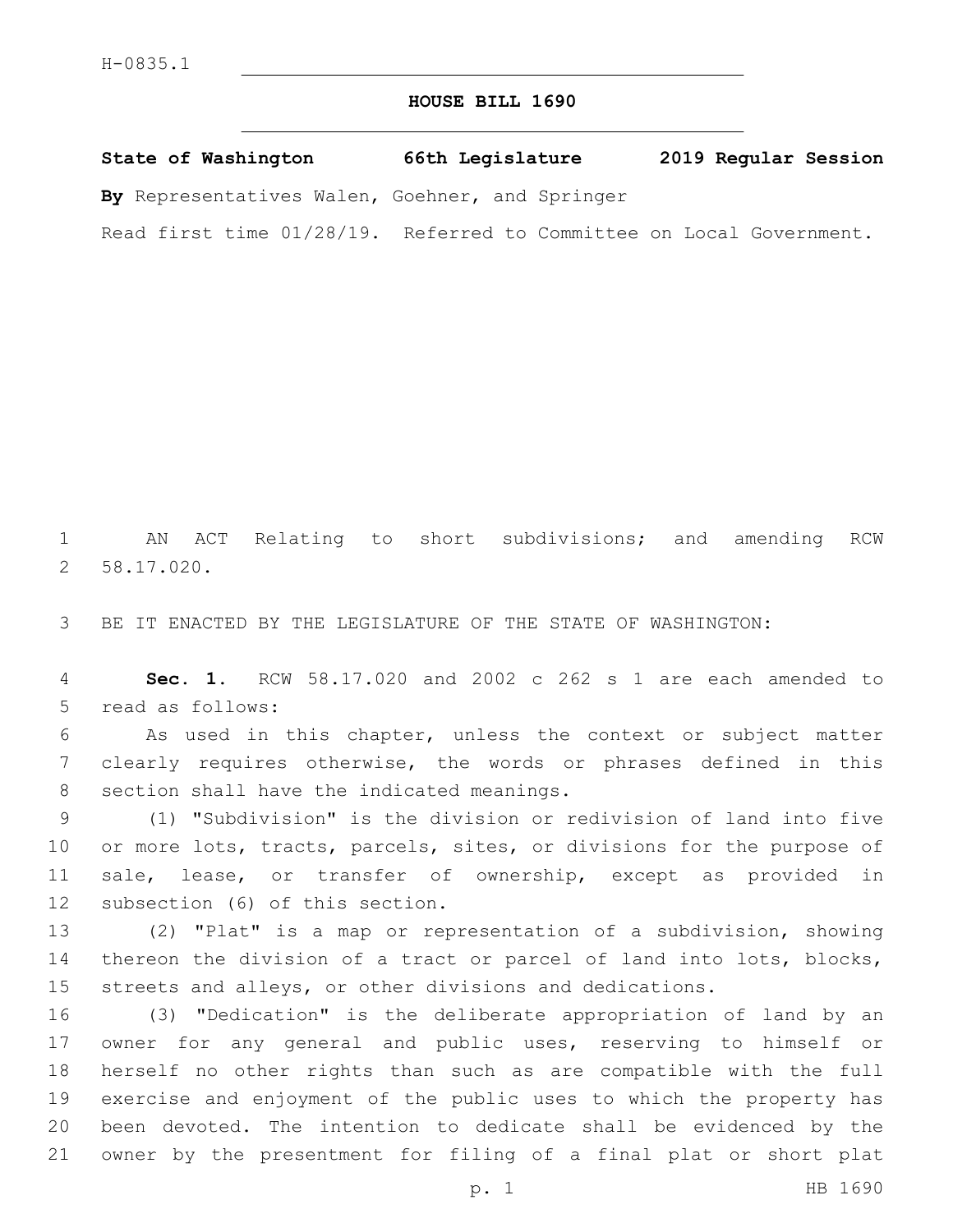showing the dedication thereon; and, the acceptance by the public shall be evidenced by the approval of such plat for filing by the 3 appropriate governmental unit.

 A dedication of an area of less than two acres for use as a public park may include a designation of a name for the park, in 6 honor of a deceased individual of good character.

 (4) "Preliminary plat" is a neat and approximate drawing of a proposed subdivision showing the general layout of streets and alleys, lots, blocks, and other elements of a subdivision consistent with the requirements of this chapter. The preliminary plat shall be the basis for the approval or disapproval of the general layout of a 12 subdivision.

 (5) "Final plat" is the final drawing of the subdivision and dedication prepared for filing for record with the county auditor and containing all elements and requirements set forth in this chapter and in local regulations adopted under this chapter.

 (6)(a) "Short subdivision" is the division or redivision of land into four or fewer lots, tracts, parcels, sites, or divisions for the 19 purpose of sale, lease, or transfer of ownership. ( $\text{Hower}_r$ )) The 20 legislative authority of any city or town that has not adopted a comprehensive plan and development regulations in compliance with chapter 36.70A RCW may by local ordinance increase the number of lots, tracts, or parcels to be regulated as short subdivisions to a 24 maximum of nine.

 (b) Within a county or city that has adopted a comprehensive plan and development regulations in compliance with chapter 36.70A RCW, "short subdivision" is the division or redivision of land into nine 28 or fewer lots, tracts, parcels, sites, or divisions for the purpose of sale, lease, or transfer of ownership. The legislative authority 30 of any county or city planning under RCW 36.70A.040 that has adopted a comprehensive plan and development regulations in compliance with chapter 36.70A RCW may by ordinance increase the number of lots, tracts, or parcels to be regulated as short subdivisions to a maximum 34 of  $((\overline{nine}))$  thirty in any urban growth area.

 (7) "Binding site plan" means a drawing to a scale specified by local ordinance which: (a) Identifies and shows the areas and locations of all streets, roads, improvements, utilities, open spaces, and any other matters specified by local regulations; (b) contains inscriptions or attachments setting forth such appropriate limitations and conditions for the use of the land as are established

p. 2 HB 1690